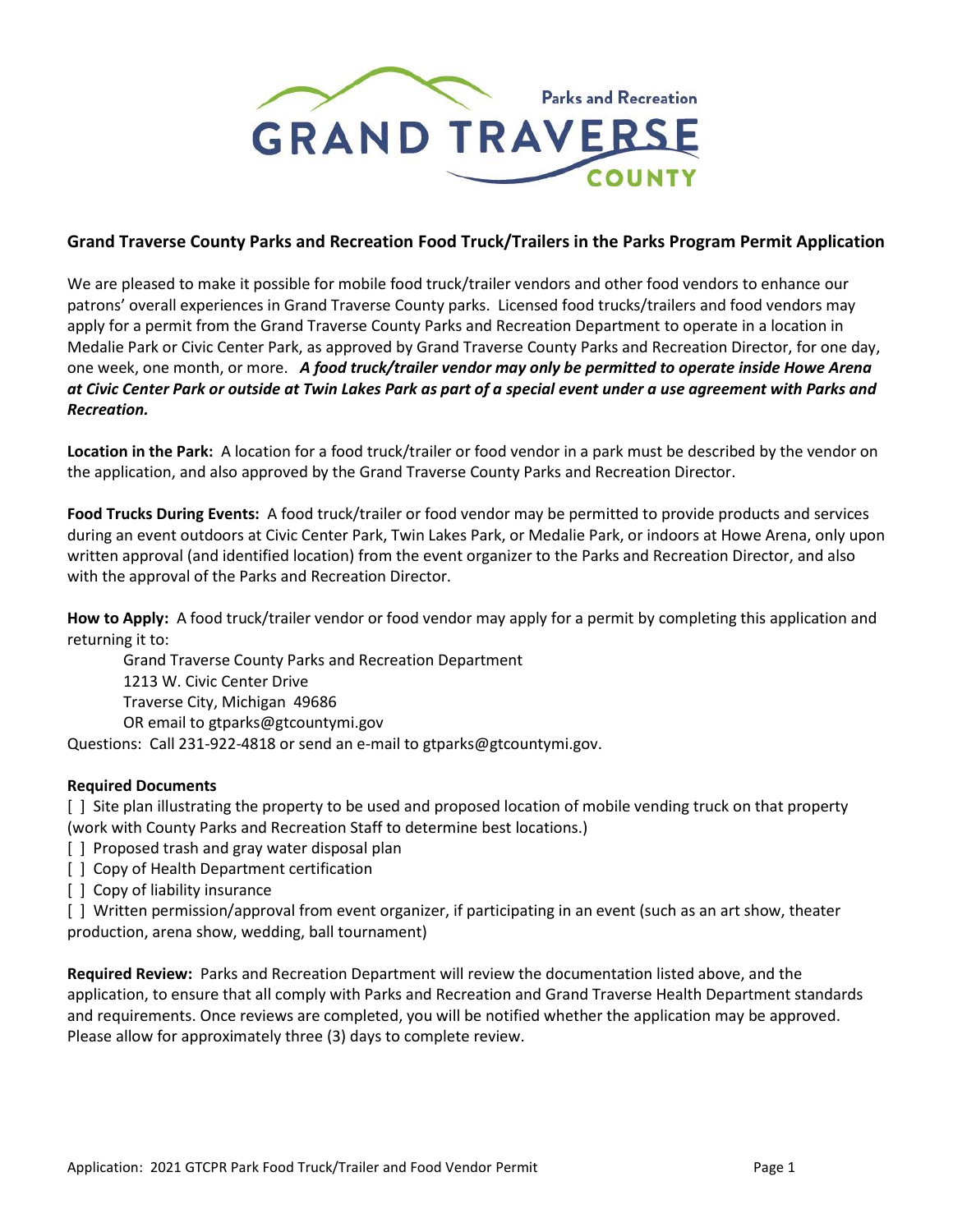# **APPLICATION: Food Trucks/Trailers and Food Vendor for Permit to Operate in County Parks** In recognition of my participation in the Food Truck/Trailer and Food Vendor in the Parks program, I agree to read and follow the standards listed below. All fields must be completed and agreed to before being issued a permit. Food Truck/Trailer or Food Vendor Name: \_\_\_\_\_\_\_\_\_\_\_\_\_\_\_\_\_\_\_\_\_\_\_\_\_\_\_\_\_\_\_\_\_\_\_\_\_\_\_\_\_\_\_\_\_\_\_\_\_\_\_\_\_\_\_\_\_\_ Registered Name of the Food Truck/Trailer or Food Vendor: \_\_\_\_\_\_\_\_\_\_\_\_\_\_\_\_\_\_\_\_\_\_\_\_\_\_\_\_\_\_\_\_\_\_\_\_\_\_\_\_\_\_\_ First and Last Name of Registered Owner of Food Truck/Trailer or Food Vendor: Owner's Mailing Address (Street Address or P.O. Box Number, Apartment Number, City, State, Zip Code): \_\_\_\_\_\_\_\_\_\_\_\_\_\_\_\_\_\_\_\_\_\_\_\_\_\_\_\_\_\_\_\_\_\_\_\_\_\_\_\_\_\_\_\_\_\_\_\_\_\_\_\_\_\_\_\_\_\_\_\_\_\_\_\_\_\_\_\_\_\_\_\_\_\_\_\_\_\_\_\_\_\_\_\_\_\_\_\_\_ Owner's Telephone Number: \_\_\_\_\_\_\_\_\_\_\_\_\_\_\_\_\_\_\_\_\_\_\_\_\_\_\_\_ Best Daytime Number to Reach Owner (with Area Code): \_\_\_\_\_\_\_\_\_\_\_\_\_\_\_\_\_\_\_\_\_\_\_\_\_\_\_\_ Owner's E-mail Address: \_\_\_\_\_\_\_\_\_\_\_\_\_\_\_\_\_\_\_\_\_\_\_\_\_\_\_\_\_\_\_\_\_\_\_\_\_\_\_\_\_\_\_\_\_\_\_\_\_\_\_\_\_\_\_\_\_\_\_\_\_\_\_\_\_\_\_\_ Main form of communication for owner: [ ] Telephone [ ] Text [ ] E-mail Food Truck/Trailer or Food Vendor Menu Items/Theme: \_\_\_\_\_\_\_\_\_\_\_\_\_\_\_\_\_\_\_\_\_\_\_\_\_\_\_\_\_\_\_\_\_\_\_\_\_\_\_\_\_\_\_\_\_\_ License Plate Number of Food Truck/Trailer: \_\_\_\_\_\_\_\_\_\_\_\_\_\_\_\_\_\_\_\_\_\_\_\_\_\_\_\_\_\_\_\_\_\_\_\_\_\_\_\_\_\_\_\_\_\_\_\_\_\_\_\_\_\_\_\_ County Health Department Registration Number: \_\_\_\_\_\_\_\_\_\_\_\_\_\_\_\_\_\_\_\_\_\_\_\_\_\_\_\_\_\_\_\_\_\_ **Where Food Truck Will Operate** [ ] Civic Center Park [ ] Medalie Park Other by Special Request: [ ] Inside Howe Arena at Civic Center Park for a special event [ ] Outdoors at Twin Lakes Park for a special event **When Food Truck Will Operate** [ ] One Month; Dates/Times: \_\_\_\_\_\_\_\_\_\_\_\_\_\_\_\_\_\_\_\_\_\_\_\_\_\_\_\_\_\_\_\_\_\_\_\_\_\_\_\_\_\_\_\_\_\_\_\_\_\_\_\_ [ ] One Week; Dates/Times: \_\_\_\_\_\_\_\_\_\_\_\_\_\_\_\_\_\_\_\_\_\_\_\_\_\_\_\_\_\_\_\_\_\_\_\_\_\_\_\_\_\_\_\_\_\_\_\_\_\_\_\_\_ [ ] One Day; Dates/Times:  $\Box$ [ ] Longer Period; Dates/Times Proposed **Land Constants and Constants Proposed**

## **NOTE: All trucks are expected to provide own power (generator) and water. There is no electrical panel available for food trucks and no water source.**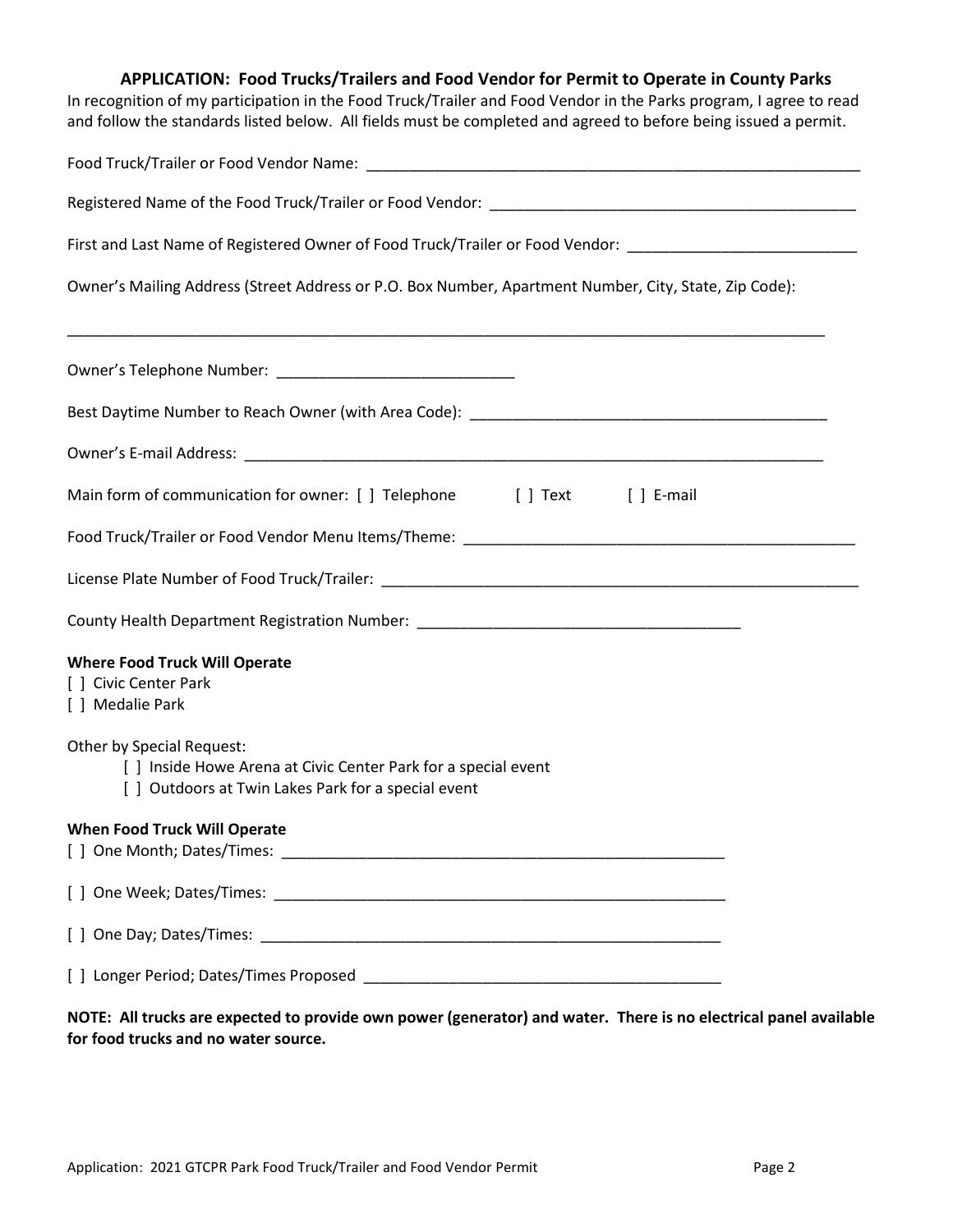#### **Permit Requirements**

**[ ] I have reviewed and agree to follow all of the food truck/trailer/food vendor requirements listed below.**

- Fees and all documentation listed above must be received by Parks and Recreation before issuing a permit.
- County Parks and Recreation Food Truck/Trailer/Food Vendor Permit must be displayed in front passengerside of windshield of truck or trailer window, visible at all times.
- Food truck/trailer or food vendor must operate wholly within the boundaries of designated park.
- Hours of operation in either park may be from 7 a.m. to 11 p.m. any day of the week.
- No food truck/trailer or food vendor may be in either park before 6 a.m. or after 11 p.m., unless it is approved by Director for a one-week or one-month permit.
- Generators shall be quiet, with less than 52-decibel rating.
- At least three (3) days prior to arrival, owner/operator shall notify Parks Office of time and location of setup.
- Failure to notify Parks and Recreation Office before arrival may be cause for revoking a permit.
- Signs may not be placed more than twenty (20) feet away from truck/trailer.
- Vendor is responsible for own advertising.
- Neither Grand Traverse County nor vender are liable for failure to perform any obligation owed under this agreement if that failure is a result of an Act of God (e.g. fire, flood, other natural disaster), war, government sanction, labor dispute, utility failure or similar circumstance.
- Vendor shall maintain, at his or her own expense, liability insurance of at least \$1,000,000 and provide the Parks Department a certificate of insurance.

[ ] I have reviewed and agree to follow the Grand Traverse County Parks and Recreation Park Rules (attached).

### **2022 Outdoor Food Truck/Trailer/Food Vendor Fees**

*.*

|                  | (Payment to be remitted with application; checks payable to "GTCPR".) |
|------------------|-----------------------------------------------------------------------|
| \$30 Per One Day | \$100 Per Week (For entire                                            |
|                  | ralandar waak immadistaly                                             |

calendar week immediately following date of issuance.)

\$350 Per Month (For entire calendar month immediately following date of issuance.)

#### **2022 Fees to Locate Inside Howe Arena at Civic Center Park or at Twin Lakes Park for an Event**

\$60 Per One Day, Per Event (Also requires approval of location, either inside Howe Arena or outside at Twin Lakes Park, by Director)

### **Revocation of Permit**

A permit may be revoked for, but not limited to: false information on application; failure to properly display permit; failure to clean; causing damages to park; unaccepted payment (bad check or credit card).

|                                                                                        | Date: <u>Date: Experience</u> |
|----------------------------------------------------------------------------------------|-------------------------------|
|                                                                                        |                               |
| Staff has received and acknowledged application is complete and permit will be issued: | (Initials)                    |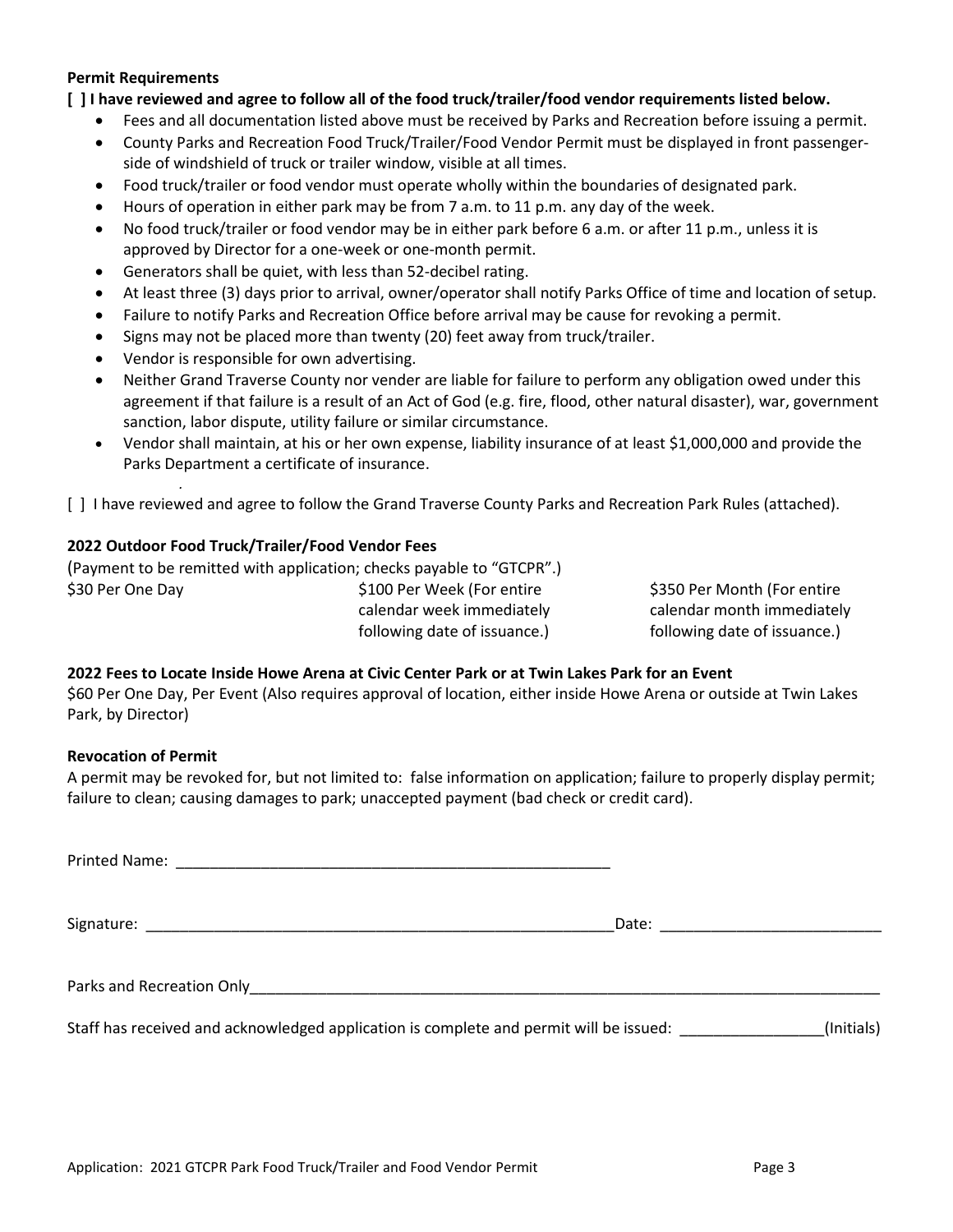

## **Grand Traverse County Parks and Recreation Commission Rules Amended September 14, 2017 Amended June 13, 2019 Amended July 9, 2020 Amended May 13, 2021**

The following rules are promulgated by the Grand Traverse County Parks and Recreation Commission by authority conferred on the Commission by Act 261 of the Public Acts of the State of Michigan of 1965, MCL § 46.364, as amended, for the protection, regulation and control of its facilities and areas, and with the approval of the Grand Traverse County Board of Commissioners.

Section 1. Definitions.

a. "Commission" shall mean the Grand Traverse County Parks and Recreation Commission.

b. "County Park Property" shall mean all lands, waters and property administered by or under the jurisdiction of the Grand Traverse County Parks and Recreation Commission.

c. "Director" shall mean the Grand Traverse County Parks and Recreation Director.

d. "Person" or "persons" shall mean individuals, firms, corporations, or any group or gathering of individuals.

e. "Camping" means the overnight lodging or sleeping of a person or persons in a tent, trailer-coach, vehicle camper, motor vehicle, or in any other conveyance erected, parked or placed on the premises.

Section 2. Unlawful acts generally.On lands owned or under the control of the department, it is unlawful for a person or persons to do any of the following:

1. To enter, use, or occupy County Park Property for any purpose when they are posted against entry, use, or occupancy, as ordered by the commission.

2. To dispose of refuse, rubbish, trash, or garbage not resulting from the use of county-owned lands in receptacles provided on Commission property.

3. To ignite any fire except within fireplaces, receptacles or open spaces designated and approved for such purposes by the Director.

4. To place or burn garbage within a designated fireplace, receptacle or open space designated and approved for the building of fires by the Director, or bury refuse, rubbish, trash, or garbage, regardless of its origin.

5. To use tobacco or smoke at the Grand Traverse County Civic Center, Maple Bay Park and Natural Area, Medalie Park, Meyer Property, Keystone Soccer Complex, Natural Education Reserve, Power Island, and the VASA Trailhead. This rule applies to prohibit the use and smoking of tobacco both within structures as well as outside of structures on the listed properties. As used in this rule, the word "smoke" means any of the following: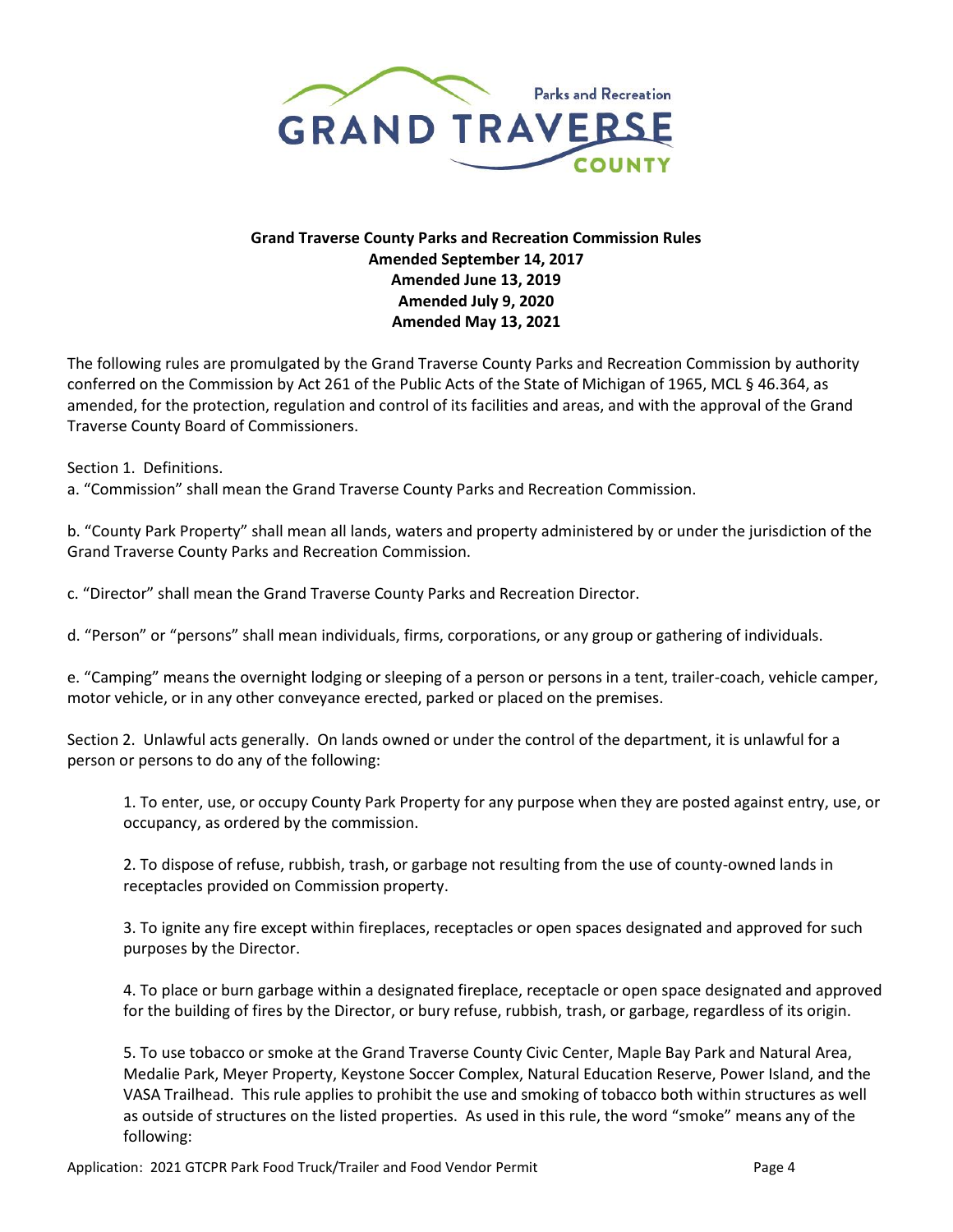a. using a cigarette, e-cigarette, cigar, pipe or vapors-tanks-mods or related product that contains tobacco, nicotine or any other related product that is lighted, burning or heated;

b. lighting a cigarette, e-cigarette, cigar, pipe or vapors-tanks-mods or related product that contains tobacco, nicotine or any other related product;

c. exhaling smoke or vapor from burning or heating tobacco, nicotine, or any other related product that is contained in a cigarette, e-cigarette, cigar, pipe or vapors-tanks-mods or related product.

6. To intentionally smoke, ingest, consume, or otherwise use marihuana, or cannabis, or liquids or solids containing any type of tetrahydrocannabinol on County Park Property. "Smoke" means to inhale the vapor of a solid or liquid substance that has been heated. "Ingest" means to swallow a solid or liquid substance. "Consume" means to take a substance into the body which was previously outside the body.

7. To cause a noise disturbance, which is defined as sound created by human activity with or without the use of any device, which by reason of its volume, intensity, location, or time of day impairs the health, welfare, or peace of another person of normal human sensibilities. The following acts and activities are declared to be noise disturbances and are prohibited. This enumeration shall not be deemed exclusive.

a. The playing of any radio, television, phonograph, other sound reproduction device, or musical instrument in such a manner or at such a volume as to be sufficiently audible to annoy or disturb the quiet, comfort, or repose of persons in the vicinity.

b. The keeping of any animal or bird which, by causing frequent or long continued noise, shall disturb the comfort and repose of any person in the vicinity.

c. The use of any motor vehicle, in such a manner as to create a disturbing noise, including, but not limited to, the screeching of tires and the discharge into the open air of exhaust from the engine without a sufficient muffler.

d. Shouting or other raucous or boisterous behavior for an unreasonable length of time.

e. The use of a loudspeaker, public address system without a permit issued by the Director.

f. On the Meadows Trail at the VASA Trailhead Property, on lands owned and under the control of the department it is unlawful for a person or persons to do any of the following:

1. To operate an off-the-road motor-driven vehicle such as a minibike, motorcycle, dunemobile, snowmobile, converted snowmobile, amphibious vehicle, or any other motorized device, except on designated roads, trails, or areas posted for such use without proper written permission.

8. To place or erect a fence or barrier, to construct or occupy improvements, or to enclose the lands or obstruct the passage of another person or persons in any way from entering, exiting or using County Park Property without permission of the Director.

9. To peddle or systematically solicit business of any nature; distribute or post any handbills or other advertising matter or post signs without permission from the Director.

10. To paint, mark, or otherwise apply any chemical or **harmful** substance on any tree, rock, or any other land, water, structure or property without the permission from the Director.